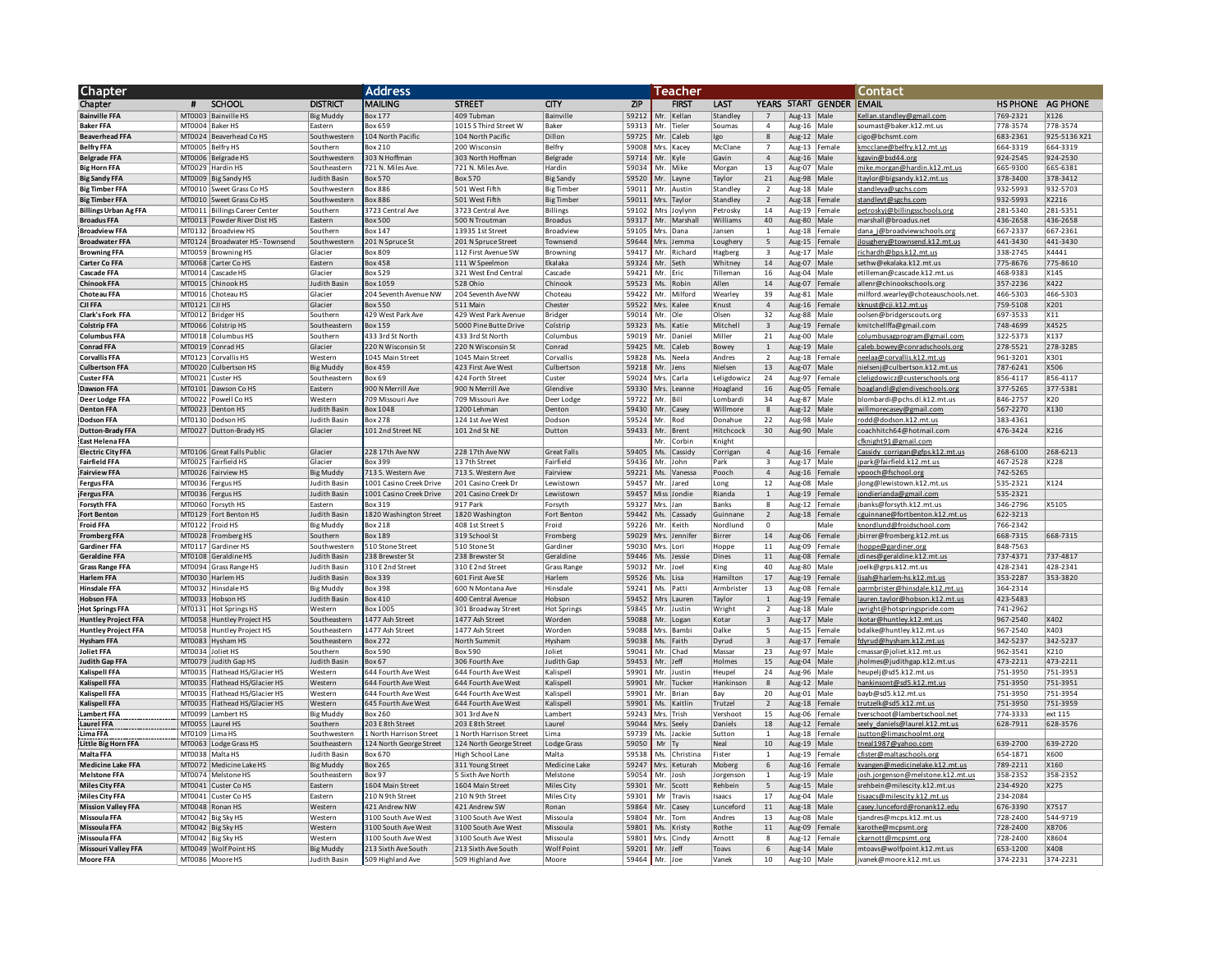|                                  | Nelson Agriculture Academy F MT0113 Nelson Ag Academy Online | Various          | Box 23                    | 306 1st Ave West          | Scobey                |       | 59263 Mr. Leroy              | Nelson           | 28                      | Aug-94 Male |                 | mrnelson@allagonline.com            | 783-8552 | 783-8552       |
|----------------------------------|--------------------------------------------------------------|------------------|---------------------------|---------------------------|-----------------------|-------|------------------------------|------------------|-------------------------|-------------|-----------------|-------------------------------------|----------|----------------|
| <b>Opheim FFA</b>                | MT0043 Opheim HS                                             | <b>Big Muddy</b> | <b>Box 108</b>            | 100 Rock Street           | Opheim                |       | 59250 Mr. Chase              | Redfield         | $\overline{4}$          | Aug-16 Male |                 | credfield@ohsvikings.org            | 762-3213 | 762-3213       |
| Park City FFA                    | MT0075 Park City HS                                          | Southern         | <b>Box 278</b>            | <b>Box 278</b>            | Park City             |       | 59063 Ms. Kari               | Hanson           | 20                      |             | Aug-00 Female   | khanson@pcsd5.org                   | 633-2350 | 633-2350 X2037 |
| Park FFA                         | MT0037   Park HS                                             | Southwester      | 102 View Vista            | 102 View Vista            | Livingston            | 59047 | Mr. Shane                    | Stender          | 9                       | Aug-11      | Male            | shane.stender@livingston.k12.mt.us  | 222-0448 | 222-0448       |
| <b>Plentywood FFA</b>            | MT0044   Plentywood HS                                       | <b>Big Muddy</b> | 100 East Laurel Ave       | 100 East Laurel Ave       | Plentywood            |       | 59254 Mr. Brent              | Beley            | 1                       | Aug-19 Male |                 | beleyb@plentywood.k12.mt.us         | 765-1803 | 765-1803       |
| Plevna FFA                       | MT0045 Plevna HS                                             | Eastern          | <b>Box 158</b>            | 327 N Main                | Plevna                | 59344 | Mrs Cecile                   | Menees           | $\overline{4}$          |             | Aug-16   Female | cmenees@plevna.k12.mt.us            | 772-5666 | 772-5666       |
| <b>Prairie FFA</b>               | MT0128 Terry HS                                              | Eastern          | <b>Box 186</b>            | 215 Park Street           | Terry                 |       | 59349 Mr. Bruce              | Wright           | 5                       | Aug-15 Male |                 | brucew@terryschools.com             | 635-5534 | X311           |
| Rapelje FFA                      | Rapelje                                                      | Southern         |                           |                           |                       |       | Ms. Cali                     | Rooney           | <sup>1</sup>            |             | Aug-19 Female   | crooney@rapelje.k12.mt.us           |          |                |
| <b>Red Lodge FFA</b>             | MT0047 Red Lodge HS                                          | Southern         | Box 1090                  | 800 N Chamber Ave         | <b>Red Lodge</b>      |       | 59068 Mrs. Allyson           | Lammimar         | 15                      | Aug-05      | Female          | allyson lammiman@redlodge.k12.mt.us | 446-1903 |                |
| <b>Richey FFA</b>                | MT0089 Richey HS                                             | <b>Big Muddy</b> | Box 60                    | 205 Royal Ave             | Richey                |       | 59259 Mr. Kyle               | Senner           | 8                       | Aug-12 Male |                 | ksenner@richev.k12.mt.us            | 773-5523 | 773-5523       |
| <b>Roberts FFA</b>               | MT0103 Roberts HS                                            | Southern         | 106 Maple                 | 106 Maple                 | Roberts               |       | 59070 Mr. Bill               | Harvison         | 13                      | Aug-07 Male |                 | harvison@roberts.k12.mt.us          | 445-2422 | 445-2422       |
| <b>Rosebud FFA</b>               | MT0067 Rosebud HS                                            | Eastern          | Box 38                    | 1 Main Street             | Rosebud               | 59347 |                              |                  |                         |             |                 |                                     |          |                |
| <b>Roundup FFA</b>               | MT0073 Roundup HS                                            | Southeastern     | 525 6th Ave W             | 525 6th Ave W             | Roundup               | 59072 | Ms. Lindsey                  | Harper           | 6                       |             | Aug-14   Female | lindseyharper@roundup.k12.mt.us     | 323-2402 | X2020          |
| <b>Roy FFA</b>                   | MT0096 Roy HS                                                | Judith Basin     | Box 9                     | 500 Davis Street          | Roy                   | 59471 | Mrs. Lindsay                 | Siroky           | 6                       | Aug-14      | Female          | Lindsav.sirokv@rov.k12.mt.us        | 464-2511 | 464-2511 X27   |
| <b>Ruby Valley FFA</b>           | MT0050 Sheridan HS                                           | Southwestern     | <b>Box 586</b>            | 107 Madison               | Sheridan              | 59749 | Mr. Rodney                   | Braaten          | 13                      | Aug-07      | Male            | rbraaten@sheridan.k12.mt.us         | 842-5401 | X122           |
| <b>Ryegate FFA</b>               | MT0095 Ryegate HS                                            | Southwestern     | <b>Box 129</b>            | 207 2nd Ave West          | Ryegate               | 59074 | Mr. John                     | Spizziri         | 10                      | Aug-10 Male |                 | john.spizziri@hotmail.com           | 568-2211 | 568-2211       |
| <b>Shelby FFA</b>                | MT0064 Shelby HS                                             | Glacier          | 1001 Valley Street        | 1001 Valley Street        | Shelby                | 59474 | Mr. Thad                     | White            | 20                      | Aug-01 Male |                 | thad.white@shelby.k12.mt.us         | 424-8910 | 814-931-7758   |
| <b>Shepherd FFA</b>              | MT0090 Shepherd HS                                           | Southeastern     | Box 8                     | 7842 Shepherd             | Shepherd              | 59079 | Mrs. Stacy                   | Dietz            | 24                      |             | Aug-96 Female   | s-dietz@shepherd.k12.mt.us          | 373-5300 | X192           |
| <b>Shields Valley FFA</b>        | MT0017 Shields Valley HS                                     | Southwestern     | <b>Box 40</b>             | 405 First Street East     | Clyde Park            | 59018 | $Mr.$ J.R.                   | Pierce           | 8                       | Aug-19 Male |                 | coachpierce730@gmail.com            | 686-4621 | 686-4621       |
| <b>Sidney FFA</b>                | MT0051 Sidney HS                                             | <b>Big Muddy</b> | 1012 4th Ave. SE          | 1012 4th Ave. SE          | Sidney                | 59270 | Mr. Ted                      | Fulgham          | 20                      | Aug-01 Male |                 | fulghamted008@gmail.com             | 433-2300 | 433-5321       |
| <b>Simms FFA</b>                 | MT0112 Simms HS                                              | Glacier          | Box 380                   | 123 Walker St             | Simms                 | 59477 | Mrs Jodi                     | Koterba          | 26                      |             | Aug-93 Female   | jkoterba@srvs.k12.mt.us             | 264-5110 | X402           |
| <b>Stanford FFA</b>              | MT0071 Stanford HS                                           | Judith Basin     | 104 Fourth Ave South      | 104 Fourth Ave South      | Stanford              | 59479 | Ms. Leisa                    | Johnson          | $\overline{2}$          |             | Aug-18 Female   | lstevenson@stanford.k12.mt.us       | 566-2265 | 566-2265       |
| <b>St Labre FFA</b>              | MT0119 St Labre                                              | Southeastern     | 1000 Tongue River Road    | 1000 Tongue River Road    | Ashland               |       | 59003 Mrs. Joletta           | Spang            | 6                       |             | Aug-14 Female   | jospang@stlabre.org                 | 784-4564 | 784-4462       |
| <b>St Regis FFA</b>              | MT0016 St Regis                                              | Western          | 90 Tiger Street           | 90 Tiger Street           | <b>St Regis</b>       | 59866 | Tina Hill                    | George Cheeseman |                         |             | Female          | alowry@stregis.k12.mt.us            | 649-2311 | X301           |
| <b>Stevensville FFA</b>          | MT0053 Stevensville HS                                       | Western          | 300 Park Ave              | 300 Park Ave              | Stevensville          |       | 59870 Mrs. Josette           | Hackett          | 8                       |             | Aug-12 Female   | hacketti@stevijackets.net           | 777-5481 | X147           |
| <b>Stillwater Valley FFA</b>     | MT0001 Absarokee HS                                          | Southern         | 327 S Woodard Ave         | 327 S Woodard Ave         | Absarokee             | 59001 | Mr. Rob                      | Yates            | 14                      | Aug-96 Male |                 | vatesr@absarokee.k12.mt.us          | 328-4583 | 328-4583 X207  |
| <b>Sweet Grass Hills FFA</b>     | MT0091 North Toole Co HS                                     | Glacier          | Box 710                   | 414 3rd Street South      | Sunburst              |       | 59482 Mrs. Ula               | Omdahl           | 26                      | Aug-94      | Female          | uomdahl@sunburst.k12.mt.us          | 937-2811 | X209           |
| <b>Three Forks FFA</b>           | MT0127 Three Forks HS                                        | Southwesterr     | 210 East Neal Street      | 210 East Neal Street      | <b>Three Forks</b>    | 59752 | Mr. Ben                      | Kruppenba        | $\overline{\mathbf{3}}$ | Aug-17 Male |                 | bkruppenbacher@threeforks.k12.mt.us | 285-3224 | X222           |
| <b>Twin Bridges FFA</b>          | MT0076 Twin Bridges HS                                       | Southwestern     | 216 West 6th Ave          | 500 Davis Street          | <b>Twin Bridges</b>   | 59754 | Mr. Colton                   | Hellwinkel       | 8                       | Aug-11 Male |                 | colton.hellwinkel@gmail.com         | 684-5656 | 684-5656       |
| Valier FFA                       | MT0126 Valier HS                                             | Glacier          | <b>Box 528</b>            | <b>Box 528</b>            | Valier                | 59486 | Mr. Scott                    | Simmons          | 26                      | Aug-95 Male |                 | simmonss@valier.k12.mt.us           | 279-3613 | 279-3613       |
| <b>Victor FFA</b>                | MT0114 Victor HS                                             | Western          | 425 4th Ave               | 425 4th Ave               | Victor                |       | 59875 Ms. Cassandra          | Tintzman         | 6                       |             | Aug-14 Female   | tintzman@victor.k12.mt.us           | 642-3221 | 531-2560       |
| <b>Wheatland FFA</b>             | MT0031 Harlowton HS                                          | Southwestern     | 304 Division Ave          | 304 Division Ave          | Harlowton             |       | 59036 Miss Tiffany           | Knoop            | <sup>1</sup>            |             | Aug-19 Female   | tiffany.knoop@harlowton.k12.mt.us   | 632-4324 | 632-4324       |
| <b>White Sulphur Springs FFA</b> | MT0118 White Sulphur Springs HS                              | Southwestern     | 405 S Central Ave         | 209 S Central Ave         | White Sulphur Springs | 59645 | Ms. Jennifer                 | Anderson         | 7                       |             | Aug-13 Female   | janderson@whitesulphur.k12.mt.us    | 547-3351 | 547-3351       |
| <b>Wibaux FFA</b>                | MT0057 Wibaux HS                                             | Eastern          | 121 1st Street N          | 121 1st Street N          | Wibaux                |       | 59353 Mr. Ethan              | Igo              | $\overline{\mathbf{3}}$ | Aug-17      | Male            | eigo@wibauxschool.net               | 796-2474 | X116           |
| <b>Winifred FFA</b>              | MT0069 Winifred HS                                           | Judith Basin     | Box 109                   | 500 Main Street           | Winifred              |       | 59489 Mrs. Melissa           | Heggem           | 10                      |             | Aug-10 Female   | mheggem@winifred.k12.mt.us          | 462-5420 | 462-5420       |
|                                  |                                                              |                  |                           |                           |                       |       |                              |                  |                         |             |                 |                                     |          |                |
| <b>Collegiate FFA</b>            | MT0065   MSU-Bozeman                                         |                  | ECON 210E Linfield Hall   | ECON 210E Linfield Hal    | Bozeman               |       | 59717 Mr. Dr. George         | Haynes           |                         |             | Male            | Haynes@montana.edu                  | 994-5012 |                |
| <b>Collegiate FFA</b>            | MT0065   MSU-Bozeman                                         |                  | Ag Ed 230 Linfield Hall   | Ag Ed 230 Linfield Hall   | Bozeman               | 59717 | Mr. Dr Carl                  | Igo              | 32                      | Aug-88 Male |                 | cigo@montana.edu                    | 994-3693 |                |
| <b>Collegiate FFA</b>            | MT0065   MSU-Bozeman                                         |                  | Ag Ed 230 Linfield Hall   | Ag Ed 230 Linfield Hall   | Bozeman               |       | 59717 Mrs. Dr Shannon Arnold |                  | 10                      | $Jan-11$    | Female          | shannon.arnold@montana.edu          | 994-6663 |                |
| <b>Collegiate FFA</b>            | MT0065 MSU-Bozeman                                           |                  | Ag Ed 230 Linfield Hall   | Ag Ed 230 Linfield Hall   | Bozeman               | 59717 | Mr. Dr Dusty                 | Perry            | - 5                     | Aug-15 Male |                 | dustin.perry@montana.edu            | 994-5773 |                |
| <b>Executive Director</b>        | MT0000 MT FFA Foundation                                     |                  | 502 South 19th, Suite 113 | 502 South 19th, Suite 113 | Bozeman               | 59718 | Ms. Gwynn                    | Simeniuk         |                         |             | Female          | foundation@montanaffa.org           | 582-4118 |                |
| <b>State Advisor</b>             | MT0000 Montana Association                                   |                  | Box 172855                | 119 Linfield Hall         | Bozeman               | 59717 | Mr. Jim                      | Rose             | 37                      | Aug-83      | Male            | ffajrose@gmail.com                  | 994-7050 |                |
| <b>State AgEd Specialist</b>     | MT0000 Office of Public Instruction                          |                  | Box 202501                |                           | Helena                |       | 59620 Miss Shannon           | Boswell          | 13                      |             | Aug-17 Female   | shannon.boswell@mt.gov              | 444-4451 |                |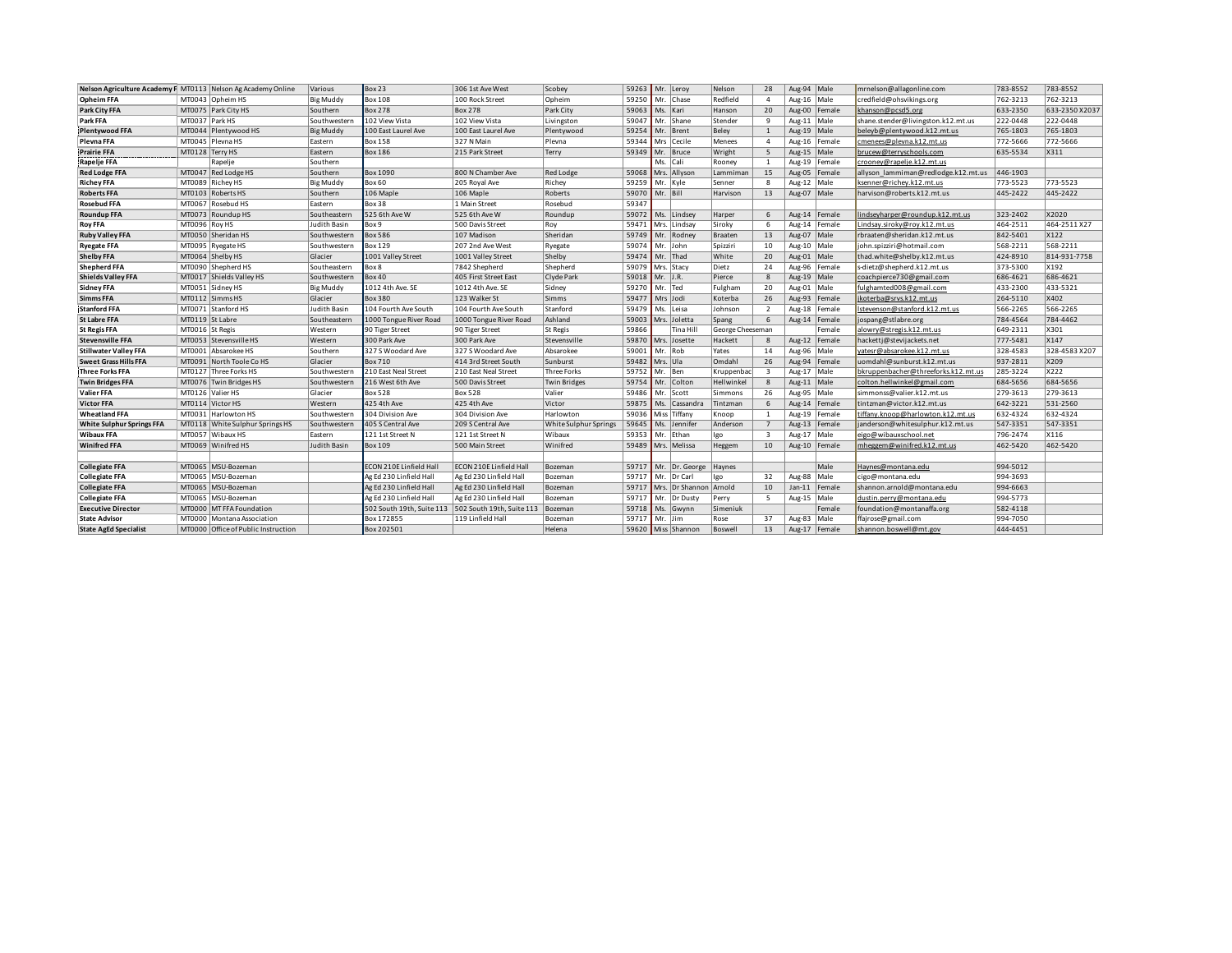|                            |                                                | Home                 |                                   |                     |            |                                  | <b>Administration</b>        |                             |                                      |                            |  |                                                   |
|----------------------------|------------------------------------------------|----------------------|-----------------------------------|---------------------|------------|----------------------------------|------------------------------|-----------------------------|--------------------------------------|----------------------------|--|---------------------------------------------------|
| <b>TIME AVAILABLE</b>      | <b>CELL PHONE</b><br><b>FAX</b>                |                      | HOME PHONE HOME ADDRESS           | <b>HOME</b>         |            | ZIP SPOUSE                       | PRINCIPAL                    |                             | PRIN PHONE SUPERINTENDENT SUPT PHONE |                            |  | <b>CHAPTER WEBSITE</b>                            |
| Noon - 1:00 p.m            | 769-3291 493-5354                              | 493-5354             | Box 263                           | <b>Bainville</b>    |            | 59212 Flizabeth                  | hiannon Beery                | 769-2321                    | <b>Renee Rasmusser</b>               | 769-2321                   |  | acebook: Bainville FFA                            |
| After 3:30 P.M.            | 778-2785 406-794-6311                          |                      |                                   |                     |            |                                  | Dave Breitbach               | 778-3574                    | Aaron Skogen                         | 778-3574                   |  |                                                   |
| 11:00 a.m. - noon          | 683-5263 209-7514                              | 684-5977             | 420 Fast Bench Road               | <b>Twin Bridges</b> |            | 59754 Megan                      | John English                 | 683-2361                    | Gary Haverfield                      | 683-2361                   |  | ww.bchsmt.com/ffa--25                             |
| After 12:30 p.m.           | 371-1181                                       | 406-664-3326         | Box 3                             | Belfry              |            | 59008 Jeff Minchow               | ason Olson                   | 664-3319                    | Jason Olson                          | 664-3319                   |  |                                                   |
| Anytime                    | 388-4633 831-233-8532                          | 831-233-8532         | 102 Lilac Ave                     | Belgrade            |            | 59714 Sarah                      | aul Lamb                     | 924-2545                    | <b>Godfrey Saunders</b>              | 924-2545                   |  | acebook                                           |
| 9:20 - 10:00 a.m.          | 665-9301 406-853-2137                          | 406-853-2137         | 1003 Davis Rd                     | Hardin              |            | 59034 Tamara                     | <b>Rob Hankins</b>           | 665-9300                    | Chad Johnson                         | 665-6300                   |  |                                                   |
| $11:00 -$ noon             | 378-2275 660-1492                              | 378-2510             | 1740 Penquin Lane                 | <b>Big Sandy</b>    |            | 59520 Wendy                      | eather Woolery               | 378-2502                    | Kelly Haaland                        | 939-5636                   |  |                                                   |
| Anytime                    | 932-5982 274-6549                              | 274-6549             | <b>Box 682</b>                    | <b>Big Timber</b>   |            | 59011 Taylor                     | ric Gustafson                | 932-5993                    | <b>Brad Moore</b>                    | 932-5993                   |  |                                                   |
| Anytime                    | 932-5982 274-5539                              | 274-5539             | <b>Box 682</b>                    | <b>Big Timber</b>   |            | 59011 Austin                     | Eric Gustafson               | 932-5993                    | <b>Brad Moore</b>                    | 932-5993                   |  |                                                   |
| Anytime                    | 655-3096 403-3070                              | 403-3070             | 3202 Nolana Drive                 | Billings            |            | 59101 Jason                      | Scott Anderson               | 281-5340                    | <b>Greg Upham</b>                    | 281-5000                   |  | roadusffa.theaet.com                              |
| 10:00 a.m.<br>Anytime      | 436-2660 853-4175<br>667-2195 788-2159         | 436-2619<br>788-2159 | <b>Box 112</b><br>409 Jansen Road | Broadus<br>Lavina   |            | 59317 Patricia<br>59046 Jeremiah | enise Ternes<br>Gary Fisher  | 436-2658<br>667-2116        | Jim Hansen<br>Gary Fisher            | 436-2658<br>667-2116       |  |                                                   |
| Anytime                    | 441-3457 314-3403                              | 314-3403             | 40 Indian Creek Rd                | Townsend            |            | 59644 Aaron                      | Sheri Heavrin                | 441-3430                    | Erik Wilkerson                       | 441-3430                   |  | ww.townsend.k12.mt.u                              |
| 8-9 Am                     | 338-2844                                       |                      |                                   |                     |            |                                  | ohn Salois                   | 338-2745                    | Billie Jo Juneau asst. prin.         | 338-2715                   |  |                                                   |
| 11:00 - Noon               | 775-8766 599-2886                              | 599-2886             | <b>Box 208</b>                    | Ekalaka             |            | 59324 Casey                      | <b>Caty Wright</b>           | 775-8600                    | Katy Wright                          | 775-8600                   |  |                                                   |
| Anytime                    | 468-2212 406-799-3969                          | 799-3969             | 701 Mountain View                 | Cascade             |            | 59421 Roberta                    | Nicole Pieper                | 468-9383                    | <b>Rick Miller</b>                   | 468-9383                   |  | www.cascade.k12.mt.us                             |
| 11:00 a.m.                 | 357-2238 402-405-1651                          | 402-405-1651         | <b>Box 1501</b>                   | Chinook             | 59523      |                                  | Matt Molyneaux               | 357-2236                    | Darin Hanum                          | 357-2236                   |  | n://chinook.theaet.com                            |
| 9:20 - 10:12 a.m.          | 466-5305 590-7225                              | 590-7225             | <b>Box 637</b>                    | Choteau             | 59422      |                                  | <b>Nendi Hammond</b>         | 836-0088                    | Chuck Gameon                         | 466-5303                   |  | www.choteauschools.net                            |
| After 3:30 p.m.            | 759-5867 471-5277                              | 471-5277             | <b>Box 28</b>                     | Chester             |            | 59522 Tyler                      | <b>Beth Kendall</b>          | X103                        | <b>Tim Bronk</b>                     | 759-5108 X211              |  | i.k12.mt.us                                       |
| Anytime                    | 406-697-4022                                   | 697-4022             | 11 Laptop Loop                    | Roberts             |            | 59070 Donna                      | im Goltz                     | 860-3902                    | <b>Bill Phillips</b>                 | 860-1399                   |  | larksforkffa.theaet.com                           |
| Anvtime                    | 748-2517 301-0492                              | 301-0492             | Box 1119                          | Colstrip            | 59323      |                                  | Matt Torix                   | 748-4699                    | <b>Bob Lewandowski</b>               | 748-4699                   |  |                                                   |
| 1:45-2:30 p.m.             | 322-5028 670-0837                              |                      |                                   |                     |            |                                  | im Browning                  | 322-5373                    | Jeff Bermes                          | 322-5373                   |  |                                                   |
| Anytime                    | 278-3630 596-2252                              | 596-2252             | 219 S Wisconsin Street            | Conrad              | 59425      |                                  | avid Ray                     | 278-5521                    | Sean Beddow                          | 278-5521                   |  |                                                   |
| Anvtime                    | 961-5144 274-0098                              |                      | 4503 Rathburn Lane                | Stevensville        | 59870      |                                  | ammie Knapp                  | 531-2322                    | Tim Johnson                          | 961-4211                   |  | orvallisffa.org                                   |
| Anvtime                    | 787-6244 765-7103                              | 787-6390             | <b>Box 662</b>                    | Culbertson          |            | 59218 Laura Christoffersen       | Mike Olson                   | 787-6241X102                | Larry Crowder                        | 787-6241 X104              |  |                                                   |
| 10:00-11:00 a.m.           | 856-4206 698-5592                              | 698-5592             | <b>Box 134</b>                    | Custer              | 59024 Joe  |                                  | r. David Perkins             | 856-4117                    | Dr. David Perkins                    | 856-4117                   |  |                                                   |
| 2:00 p.m.                  | 377-8206 406-939-1263                          | 939-1263             | <b>Box 95</b>                     | Glendive            |            | 59330 Brett                      | pencer Johnson               |                             | Stephen Schreibeis                   | 377-5339                   |  |                                                   |
| 3:30-4:30 p.m.             | 846-2759 406-560-4201                          | 560-4201             | 456 Deer Haven Dr                 | Deer Lodge          |            | 59722 Mary Rose                  | erry Glisson                 | 846-2757 X23                | <b>Rick Duncan</b>                   | 846-2757 X26               |  |                                                   |
| 2:00-3:00 p.m.             | 567-2559 366-1440                              | 567-3704             | <b>Box 446</b>                    | Denton              |            | 59430 Bronya                     | Craid Widhalm                | 567-2270                    | Craig Widhelm                        | 567-2270                   |  |                                                   |
| 10:00 - 11:00              | 383-4489 390-4599                              | 353-2615             | <b>Box 1148</b>                   | Harlem              |            | 59526 Diane                      | Gary Weitz                   | 383-4361                    | Gary Weitz                           | 383-4361                   |  |                                                   |
|                            | 476-3342 406-460-1008                          | 476-3011             | 118 1st Ave NE                    | Dutton              | 59433      |                                  | im Dolphay                   | 476-3424                    | D.K. Brooks                          | 476-3424                   |  |                                                   |
|                            |                                                |                      |                                   |                     |            |                                  |                              |                             |                                      |                            |  |                                                   |
| 6:30 - 8:30 a.m.           | 268-6109 541-589-3914                          | 541-589-3914         | <b>Box 447</b>                    | <b>Black Eagle</b>  | 59414      |                                  | erry Parsons                 | 788-4730                    | <b>Tammy Lacev</b>                   | 268-6001                   |  | ww.electriccityffa.theaet.com                     |
| Anvtime                    | 467-2554 590-3478                              | 90-3478              | 230 6th Lane NE                   | Fairfield           | 59436 Sara |                                  | Oustin Gordon                | 467-2528                    | Les Mever                            | 467-2528                   |  |                                                   |
| Anytime                    | 742-3336 320-424-1480                          | 320-424-1480         | <b>Box 304</b>                    | Sidney              | 59270      |                                  | on Skinner                   | 742-5265                    | Luke Kloker                          | 742-5265                   |  |                                                   |
| Anvtime                    | 535-3835 406-380-0878                          | 880-0878             | 97 Trails End Lane                | Lewistown           |            | 59457 Leslie                     | <b>Tim Majerus</b>           | 535-2321                    | <b>Thom Peck</b>                     | 538-8777                   |  | www.lewistown.k12.mt.us<br>ww.lewistown.k12.mt.us |
| Anvtime<br>After 3:45 p.m. | 535-3835 406-270-4083<br>346-7455 406-580-8774 | !70-4083             | 712 W. Bames Street               | Lewistown           | 59457      |                                  | eff Elliott<br>Shelly Weight | 535-2321<br>346-2796 X5140  | Thom Peck<br>Dinny Bennet            | 538-8777<br>346-2796 X5102 |  | nrs.banks.class.theaet.com                        |
| After 3:30 p.m.            | 622-3305 596-2340                              | 596-2340             | 2210 1/2 River Street             | Fort Benton         | 59442      |                                  | <b>Brian Miller</b>          | 621-0280                    | Jory Thompson                        | 217-8059                   |  |                                                   |
| Anvtime                    | 787-7383                                       | 787-7383             | 1119 Road 2043                    | Froid               |            | 59226 Brittany                   | anessa Parenteau             | 766-2342                    | Janessa Parenteau                    | 766-2342                   |  |                                                   |
| Evenings                   | 698-9062                                       | 698-9062             | <b>Box 284</b>                    | <b>Bridger</b>      |            | 59014 Mike                       | Teri Harris                  | 688-7315                    | <b>Terri Harris</b>                  | 668-7315                   |  |                                                   |
| 9:30-10:30 a.m.            | 848-0606 570-4368                              |                      | 450 Hwy 89 South                  | Gardiner            |            | 59030 Dean                       | Shelby Jones                 | 848-7563                    | Mike Baer                            | 848-7563                   |  |                                                   |
| After 3:30 p.m.            | 853-2164                                       |                      | <b>Box 212</b>                    | Geraldine           | 59446      |                                  | Sheryl McGinnis              | 737-4371                    | <b>Shervl McGinnis</b>               | 737-4371                   |  |                                                   |
| Anvtime                    | 281-813-5753                                   | 281-813-5753         | 224 W. Corcoran                   | Lewistown           |            | 59457 Connie                     | Joe Gavlord                  | 428-2341                    | Joe Gavlord                          | 428-2341                   |  |                                                   |
| Anvtime                    | 353-2339 698-3707                              | 698-3707             | <b>Box 664</b>                    | Harlem              | 59526      |                                  | Joug Komrosky                | 353-2287                    | Doreen Warren                        |                            |  |                                                   |
| $2:10 - 3:10 p.m.$         | 364-2205 406-648-7400                          | 648-7400             | <b>Box 128</b>                    | Hinsdale            | 59241      |                                  | <b>Steve Morgan</b>          | 364-2314                    | <b>Steve Morgan</b>                  | 364-2314                   |  |                                                   |
| Anytime                    | 423-5260 596-5011                              | 596-5011             | 1055 Pike Road                    | Mocassin            |            | Randy                            | lugo Anderson                | 423-5483                    | Hugo Anderson                        | 423-5483                   |  |                                                   |
| After 4:00                 | 366-9341                                       | 366-9341             | <b>Box 761</b>                    | <b>Hot Springs</b>  | 59845      |                                  | Celly Moore                  | 382-0982                    | Mike Perry                           |                            |  |                                                   |
| Anytime                    | 967-3054 208-5232                              |                      |                                   |                     |            |                                  | Sam Bruner                   | 967-2540 X261               | Mark Wandle                          | 967-2540 X602              |  | www.huntley.k12.mt.us                             |
| Anvtime                    | 967-3054 690-7058                              | 690-7058             | 2553 Rd 14 N                      | Worden              |            | 59088 Lenny                      | Sam Bruner                   | 967-2540 X261               | Mark Wandle                          | 967-2540 X602              |  | www.huntlev.k12.mt.us                             |
| 11:00-12:00                | 342-5257 289-0293                              | 289-0293             | 467 Pease Bottom Road             | Hysham              |            |                                  | John Bach                    |                             | John Bach                            | 342-5237                   |  |                                                   |
| Anvtime                    | 962-3958 530-4949                              |                      |                                   |                     |            |                                  | Allison Evertz               | 962-3541                    | Allison Evertz                       | 962-3541                   |  | n://iolietffa.theaet.com/aethome.aspx?ID=21577    |
| 1:30-2:30 p.m.             | 473-2250 350-1347                              | 350-1347             | <b>Box 723</b>                    | Harlowton           |            | 59036 Mechelle                   | Tom Vail                     | 473-2211                    | Tom Vail                             | 473-2211                   |  |                                                   |
| Noon - 2:00 p.m            | 751-3955 406-871-1608                          |                      |                                   |                     |            |                                  | Michele Paine (FHS)          | 751-3474                    | Mark Flateau                         | 751-3442                   |  |                                                   |
| Evenings                   | 751-3955 212-6595                              | 212-6595             | 1935 Garden Way                   | Kalispell           |            | 59901 Katie                      | Michele Paine (FHS)          | 751-3500                    | Mark Flateau                         | 751-3434                   |  |                                                   |
| $2:30 p.m. -$              | 751-3955 471-6762                              | 471-6762             | 346 5th Ave East                  | Kalispel            |            | 59901 Kristin                    | Micah Hill (GHS)             | 270-7940                    | Mark Flateau                         | 751-3434                   |  |                                                   |
| After 3:15 p.m.            | 751-3955 249-8018                              | 249-8018             | 2982 Rufenach Lane                | Kalispell           | 59901      |                                  | Micah Hill (GHS)             | 270-7940                    | Mark Flateau                         | 751-3434                   |  |                                                   |
| 11:30 a.m.                 | 774-3335 979-9803                              | 774-3371             | 31636 cty Road 128A               | Richev              | 59259 Jeff |                                  | Necole Simonsen              | 774-3333                    | Kara Tripplet                        | 774-3333                   |  |                                                   |
| After 3:30 p.m.            | 628-3558 970-370-4676                          |                      | 403 E 1st St.                     | Laurel              | 59044 Rex  |                                  | Shawnda Zaharah              | 628-7911                    | Linda Filpula                        | 628-8623                   |  |                                                   |
| After 4:00                 |                                                | 638-2527             | <b>Box 58</b>                     | Garryowen           |            | 59031 Perrie                     | on Miller                    | 639-2700                    | Victoria Falls Down                  | 639-2700                   |  | ww.littlebighornffa@theaet.com                    |
| Mornings                   | 639-2066 307-752-4419<br>654-2226 260-1859     | 260-1859             | <b>Box 181</b>                    | Malta               | 59538      |                                  | racy Fisher                  | 654-4001                    | Kris Kuehn                           | 654-7200                   |  |                                                   |
| Anytime                    | 789-2213 406-688-9601                          |                      | 459a Bergh Road                   | Redstone            |            | 59257 Ethan                      | aron Webster                 | 605-645-0004                | Dr. J. Lail                          | 859-486-8827               |  |                                                   |
| After 3:30 p.m             | 358-2346 358-2387                              | 358-2387             | 212 1st Street Fast               |                     |            | Flizabeth                        | rett Scott                   | 358-2352                    | <b>Brett Scott</b>                   | 358-2352                   |  | www.schoolwires.com/melstone                      |
| Anytime                    | 234-4931 853-6084                              | 421-5691             | 1387 Tongue River Road            | Miles City          |            | 59301 Becky                      | ince Gundlach                | 234-4920                    | Keith Campbell                       | 234-3840                   |  |                                                   |
| $2:00 - 3:00 n.m.$         | 234-7403 853-3073                              | 853-3073             | 50 Newhardt Drive                 | Miles City          |            | 59301 Shayna                     | errick Tvedt                 |                             | Keith Campbell                       | 234-3840                   |  |                                                   |
| Anvtime                    | 676-3330 406-369-1859                          | 369-1859             | 45746 Kaiser Road                 | Ronan               |            | 59864 Jeneva                     | evin Kenelty                 | 676-3390 X7500 Mark Johnson |                                      | 676-3390 X7200             |  |                                                   |
| Anytime                    | 721-7085 406-544-9719                          | 726-2509             | 6000 Mercer In                    | Fvaro               |            | 59808 Shelley                    | ennifer Courtney             | 728-2401 X8025 Rob Watson   |                                      | 728-2400                   |  | www.geoaties.com/missoulaffa.missoulaffa.html     |
| Anvtime                    | 721-7085 920-252-1832                          | 920-252-1832         | 176 Beeks Road                    | Stevensville        | 59870      |                                  | ennifer Courtney             | 728-2401                    | Mark Thane                           | 728-2400                   |  |                                                   |
| Anytime                    | 721-7085 544-5915                              | 544-5915             | 1003 Tower Street                 | Missoula            |            | 59804 Brian                      | ennifer Courtney             | 728-2401                    | Rob Watson                           | 728-2400                   |  |                                                   |
| Anytime                    | 653-3104 406-942-0348                          | 942-0348             | 425 Fureka St                     | <b>Wolf Point</b>   | 59201 Sue  |                                  | im Hanks                     | 653-1200                    | Lorenty Frickson                     | 653-1200                   |  |                                                   |
| After 2:00 p.m. on Cell    | 374-2490 366-0823                              |                      | 107 South Ave                     | Moore               |            | 59454 Lesley                     | enise Chrest                 | 374-2231                    | Denise Chrest                        | 374-2231                   |  |                                                   |
|                            |                                                |                      |                                   |                     |            |                                  |                              |                             |                                      |                            |  |                                                   |